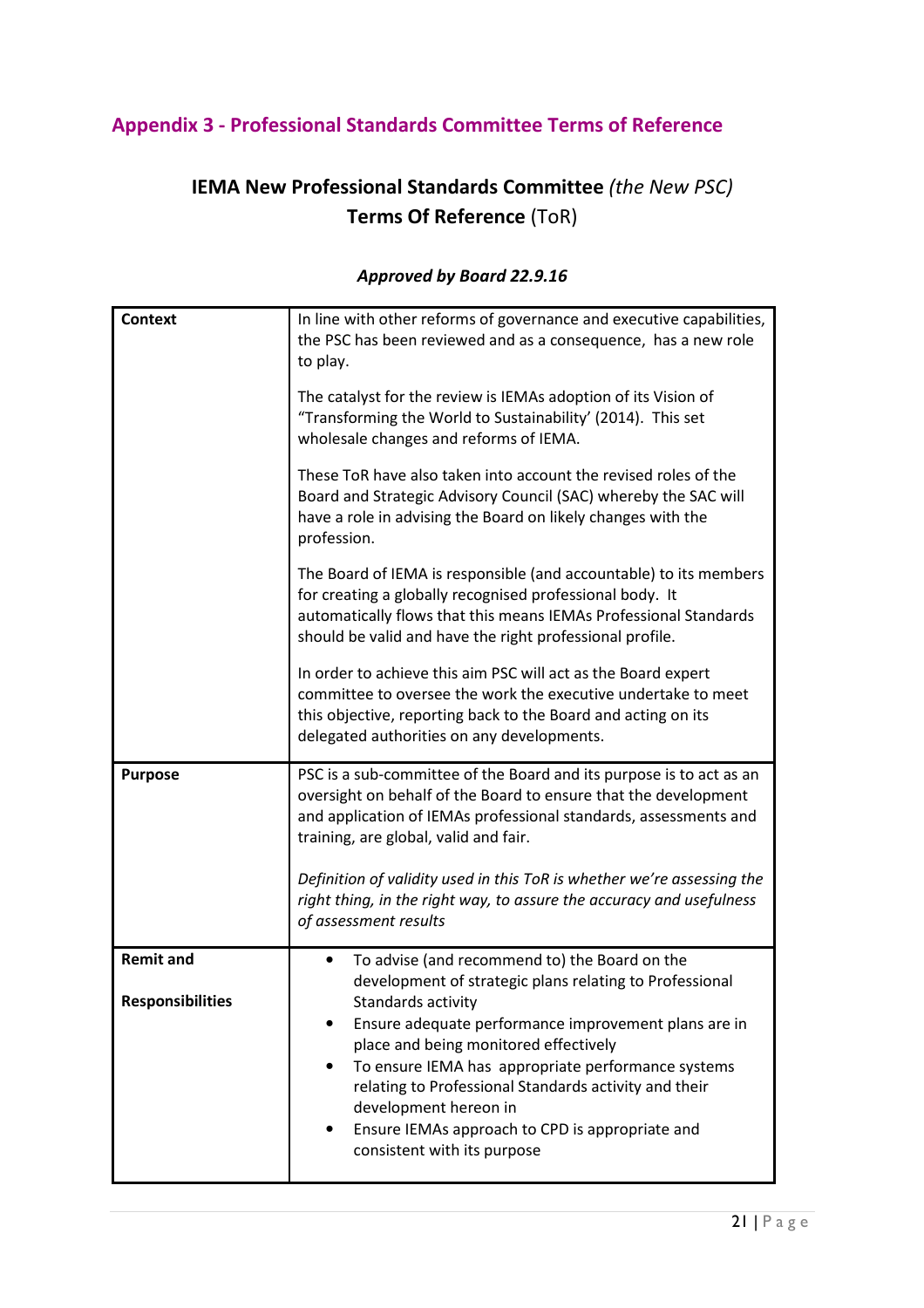|                    | Ensure IEMAs Skills Map across IEMAs scope and<br>٠                                                        |
|--------------------|------------------------------------------------------------------------------------------------------------|
|                    | geography are current and valid                                                                            |
|                    | Ensure that IEMAs assessments against Professional                                                         |
|                    | Standards are conducted fairly, consistently and                                                           |
|                    | appropriately                                                                                              |
|                    | Ensure IEMA has fit for purpose appeals and disciplinary                                                   |
|                    | processes                                                                                                  |
|                    | Ensure IEMA system delivers appropriate quality of<br>training providers and upholds the standards of IEMA |
|                    | courses                                                                                                    |
|                    | To act as guardian of IEMAs code of conduct                                                                |
| <b>Authorities</b> | To endorse development plans relating to IEMAs Professional<br>$\bullet$                                   |
|                    | Standards activity highlighting areas of risk or opportunity                                               |
|                    | To report to the Board on performance matters relating to<br>$\bullet$                                     |
|                    | IEMAs Professional Standards Committee activity                                                            |
|                    | To recommend to the Board any material changes in IEMAs<br>$\bullet$                                       |
|                    | Professional Standards and assessment methodologies and                                                    |
|                    | skills map                                                                                                 |
|                    | To request performance data and corrective action on matters<br>$\bullet$                                  |
|                    | relating to PSC purpose                                                                                    |
|                    | To endorse the QA systems used to approve IEMAs Training<br>$\bullet$                                      |
|                    | Providers                                                                                                  |
|                    | To ensure that the appeals process is fit for purpose<br>$\bullet$                                         |
|                    | To ensure the appeals process is consistently applied                                                      |
|                    | To ensure IEMAs Professional Standards activity is equal in                                                |
|                    | opportunities                                                                                              |
|                    | See Governance Guidance Document which sets out the authorities                                            |
|                    | of the Board, PSC and Executive                                                                            |
|                    |                                                                                                            |
| <b>Status</b>      | The PSC is a sub-committee of the Board.                                                                   |
|                    |                                                                                                            |
|                    | The PSC's authority is derived by approval by the Board of these<br>terms of reference on 22.9.2016        |
|                    |                                                                                                            |
| Membership         | The Chair of the PSC will be appointed by the Board and will also<br>$\bullet$                             |
|                    | serve as a Non-Executive Director of the Board.                                                            |
|                    | PSC members will be invited to nominate a candidate for Chair                                              |
|                    |                                                                                                            |
|                    | The Chair will appoint members through appropriate means                                                   |
|                    | covering the mix of skills appropriate to IEMAs strategic                                                  |
|                    | direction                                                                                                  |
|                    | The PSC will comprise up to [8] members (minimum 4). It will                                               |
|                    | be an appropriate mix of                                                                                   |
|                    | Professional Standards, learning and assessment<br>$\circ$                                                 |
|                    | professional, Industry/employer, international.                                                            |
|                    | General sustainability expertise is not regarded as a                                                      |
|                    | pre-requisite to being a member.                                                                           |
|                    | Each member will be at Full or Fellow level (or if independent                                             |
|                    | will have appropriate experience)<br>Each appointment will be a fixed term of 3 years renewable once       |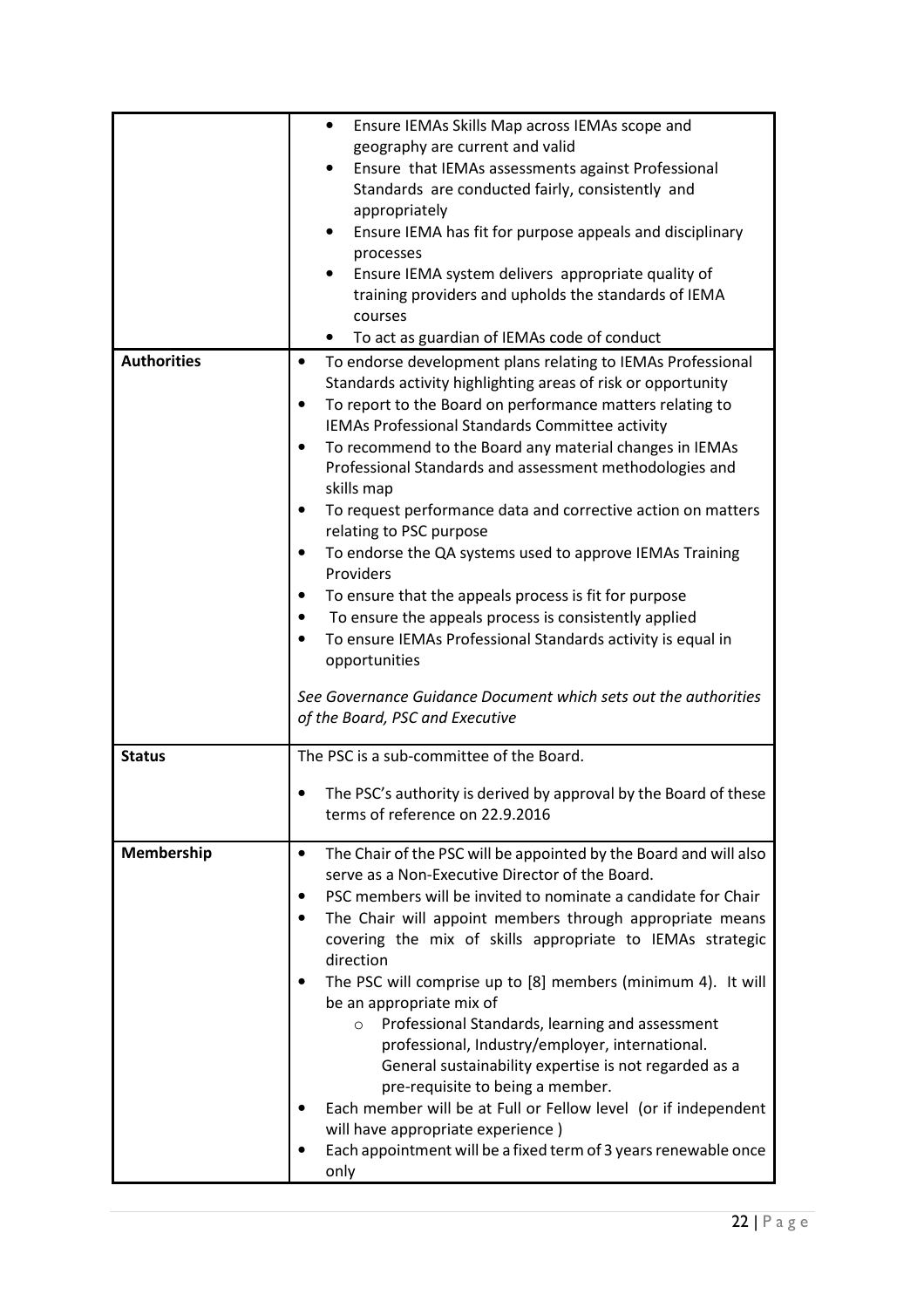|                        | A quorum comprises 4 members of the PSC<br>٠<br>Virtual meetings will be considered the norm<br>The authority and ToR of the PSC will be reviewed and<br>$\bullet$<br>determined regularly by the Board<br>The PSC will regularly review its own performance, constitution<br>$\bullet$<br>and terms of reference to ensure it is operating to optimum<br>effect and recommend any changes it considers necessary to<br>the Board for approval<br>If specialist skills are required for the committee's work<br>programme, individuals will be co-opted onto the committee for<br>a limited period. These individuals do not need to be a member<br>of IEMA<br>A PSC subcommittee shall recruit members of PSC in line with<br>٠<br>the capabilities stated in these ToR |
|------------------------|--------------------------------------------------------------------------------------------------------------------------------------------------------------------------------------------------------------------------------------------------------------------------------------------------------------------------------------------------------------------------------------------------------------------------------------------------------------------------------------------------------------------------------------------------------------------------------------------------------------------------------------------------------------------------------------------------------------------------------------------------------------------------|
|                        | PSC members must comply with the IEMAs Corporate<br>$\bullet$<br>Governance Code                                                                                                                                                                                                                                                                                                                                                                                                                                                                                                                                                                                                                                                                                         |
| <b>Capabilities</b>    | Membership of PSC shall reflect the range of skills needed to<br>٠<br>conduct its duties<br>the majority of the PSC will be IEMA members<br>٠<br>The Chair of PSC will preferably be a Full or Fellow member of<br>$\bullet$<br><b>IEMA</b><br>The capabilities of PSC will be determined by the Chair - The PSC<br>$\bullet$<br>shall have collective relevant experience of professional<br>standards and assessment methodologies and skills to assist<br>the functions of the PSC<br>Appointment of PSC members will give due consideration to any<br>vested interest of individual members                                                                                                                                                                          |
| <b>Vested interest</b> | Members will be expected to work with the sole aim of<br>٠<br>contributing to IEMAs members interest<br>Any vested interest will be declared at the beginning of the<br>$\bullet$<br>meeting or at the beginning of any relevant agenda items<br>Members may be asked to leave if the vested interest is<br>considered to compromise the integrity and fairness of IEMAs<br>work                                                                                                                                                                                                                                                                                                                                                                                         |
| <b>Meetings</b>        | The PSC shall meet at least 3 times a year, or at the discretion<br>٠<br>of the Chair person and in agreement with the executive and<br>committee members<br>Timely notice of all meetings will be offered along with<br>٠<br>supporting papers<br>PSC members who miss 3 or more consecutive scheduled<br>$\bullet$<br>meetings without acceptable reasons agreed with the Chair<br>person, will be considered to have resigned from the PSC.<br>Only PSC members are able to attend meetings unless by<br>٠<br>invitation of the Chair                                                                                                                                                                                                                                 |
| <b>Reporting</b>       | IEMA will provide secretariat to the PSC<br>٠<br>Approved minutes will be considered accessible to members of<br>the Board                                                                                                                                                                                                                                                                                                                                                                                                                                                                                                                                                                                                                                               |